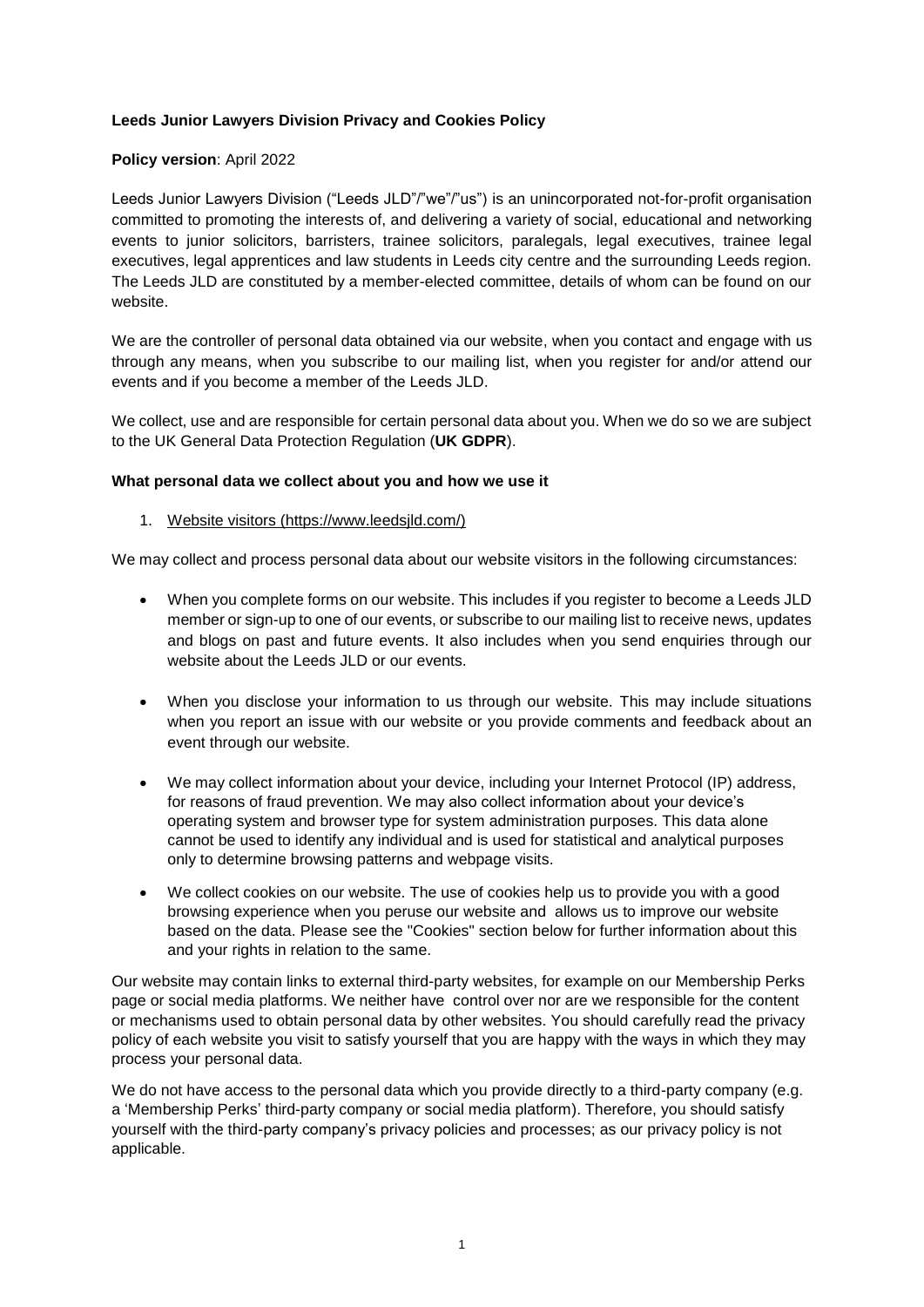## 2. Information you provide to us

We may collect and process personal data about you whenever you contact us through any means (including in-person, via email, over the telephone or through a social media platform). Typically, you will provide your personal data to us directly in the following ways:

- Signing up for a Leeds JLD membership (either for yourself or on behalf of another with the individual's consent i.e. firm 'bulk' subscriptions)
- Registering to attend one of our events (either at a cost or for free)
- Attending one of our events (including a sponsored event)
- Sponsoring or hosting one of our events
- Applying to join the Leeds JLD committee
- Supplying us with a product or service in connection with delivering and/or hosting one of our events
- Using and browsing our website including contacting us through our website or via email
- Contacting or engaging with us through a social media platform (e.g. Facebook, Twitter, LinkedIn or Instagram)
- Contacting or engaging with us through any other means, including in-person, over the telephone or over email with a committee member
- Signing up to our Leeds JLD mailing list

The personal data which we will usually collect from you, in relation to one or more of the above ways, will often include the following:

- Full name and identification information including title, job title, firm/company, firm/company address, university/education details (if a student) and how many years qualified (for the purpose of determining membership cost);
- Contact information such as postal address, email address (personal and/or professional) and telephone number
- Payment and bank details including sort code and account number (e.g. if you pay for your membership or an event/raffle ticket personally, and in the case of processing refunds)
- Social media account information and content (i.e. if you engage with us through a social media platform)
- Your attendances at previous Leeds JLD events
- Any feedback you provide about one of our events / the Leeds JLD

We may collect your personal data from third party sources when you have given your consent to them. Most often this will be the firm/company which you work for when/if they pay for your Leeds JLD membership or pay for your attendance at an event as part of a 'bulk' order.

We do not knowingly collect personal data about children (aged under 18) either through our website or by any other means. Our website is not intended to be used by children nor do we allow children to attend our events or to become a member.

If you do not provide personal data we ask for where it is required, it may not be possible for you to obtain a Leeds JLD membership or to attend one of our events.

## **How and why we use your personal data**

We can only use your personal data if we have a lawful reason to do so. This section sets out how and why we use your personal data and what lawful basis we are relying on enabling us to do so.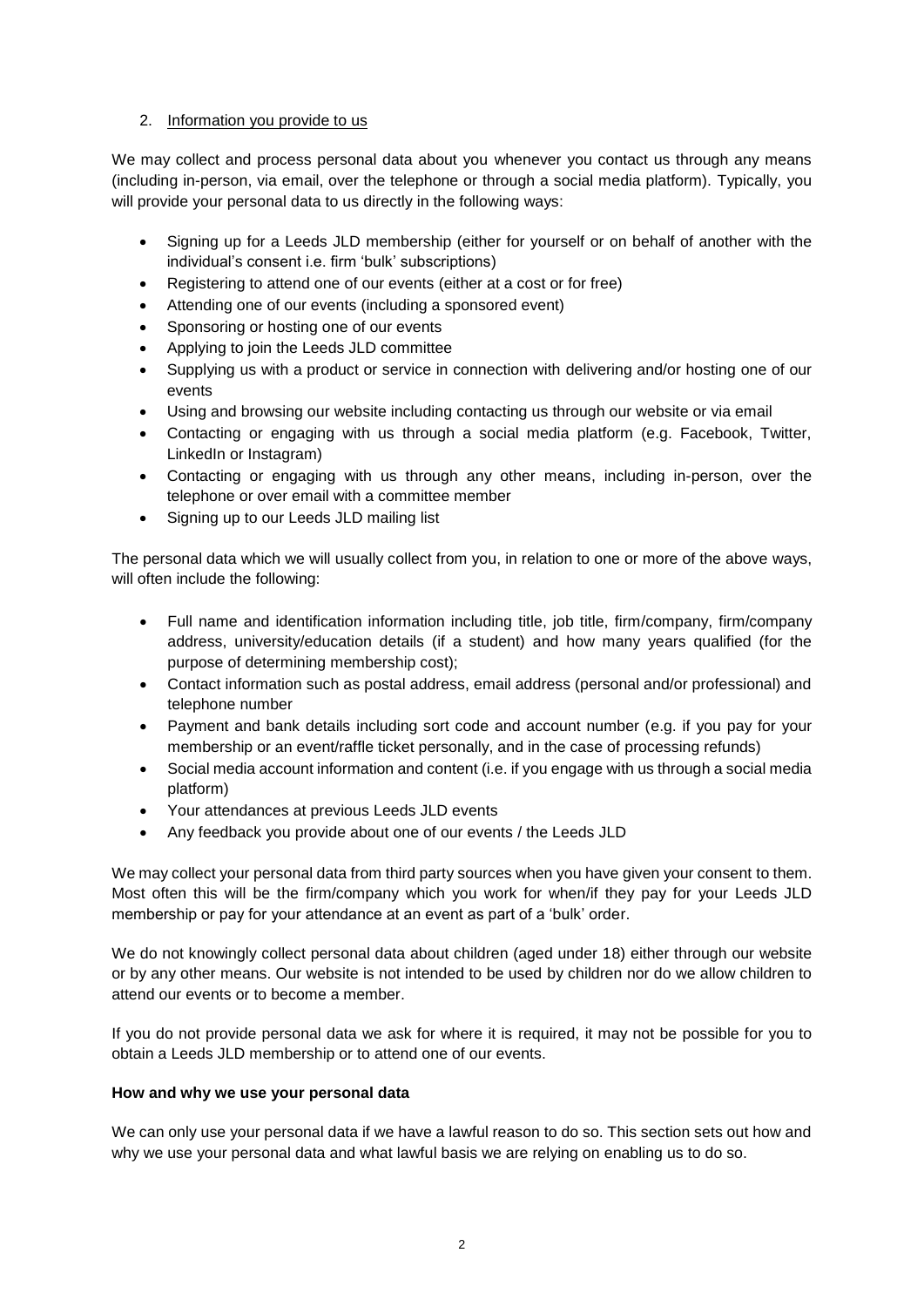#### Delivering our events and managing our memberships

We will use the personal data of those who sign-up as members of the Leeds JLD and those who register and/or attend our organised events. We need to process this personal data to:

- Administer and manage memberships
- Administer and process event tickets and order details
- Manage and record the details of attendees at our events
- Organise and deliver our events for attendees safely

We process the personal data of our members and event attendees (whether members or not) on the basis of performing a contract once a membership has been administered or once a person signs up to attend an event (either at a cost or for free). We also process this data on the secondary lawful basis of it being in the legitimate interests of us and third parties such as our members, event venue hosts and our sponsors, to host and deliver safe, well-run events.

The Leeds JLD committee (between themselves) and third-party suppliers regularly communicate through email. The Leeds JLD committee delete emails containing personal data on a regular basis when it is no longer required. See 'How long your personal data will be kept' for further information.

We manage our internal affairs (e.g. meeting minutes, accounts, policies and insurance etc) as well as our memberships and event registration/attendance details by provision of a shared drive hosted by a third-party (Google). Access to our Google account is password restricted to current committee members only. We have set up a 2 step verification process where any attempted sign-in by a new device requires a verification code from a single committee phone number. No third-party access is permitted to this account, nor any personal data contained therein. We process personal data in this way on the same lawful bases and for the same purposes as described above. We have satisfied ourselves with Google's privacy measures. For further information about Google's privacy measures, visit:<https://policies.google.com/privacy?gl=GB&hl=en-GB>

We may take photographs of event attendees and publish such photographs on our website and/or social media platforms. Any such photographs may be subsequently shared by third parties over which we have no control. By attending an event organised by us (either solely by us or a joint event with another organisation i.e. an organisation who is sponsoring the event), you are consenting to your photograph being taken and posted in the public domain (i.e. on the internet / social media). If you do not want to have your photograph taken and published on our website and/or posted on our social media platforms, please make the committee member in charge of the event aware before the event takes place (preferably by email or in-person before the event starts), or alternatively please email leedsjld@outlook.com informing them that you do not consent to being photographed. Any subsequent withdrawal of your consent to being photographed and it being published on our website / on social media after the event does not negate the legitimacy of your original consent.

## Updating you about our past and future events and committee news (including marketing)

We will process the personal data of our members and those who subscribe to our mailing list (either through our website or through another means) to tell you, usually by way of email, about our past and upcoming Leeds JLD events. This is done on the basis of fulfilling a contract with our members and those who subscribe to our mailing list to update them on recent past events, committee news and blogs and to promote our events and for them to attend with the primary purpose of socialising and networking with their peers to develop new relationships, which is what the Leeds JLD is all about.

As a committee, we hold elections each year to vote and welcome in new committee members. As part of our mailshot emails, we will advertise available committee roles for our members to apply for. Such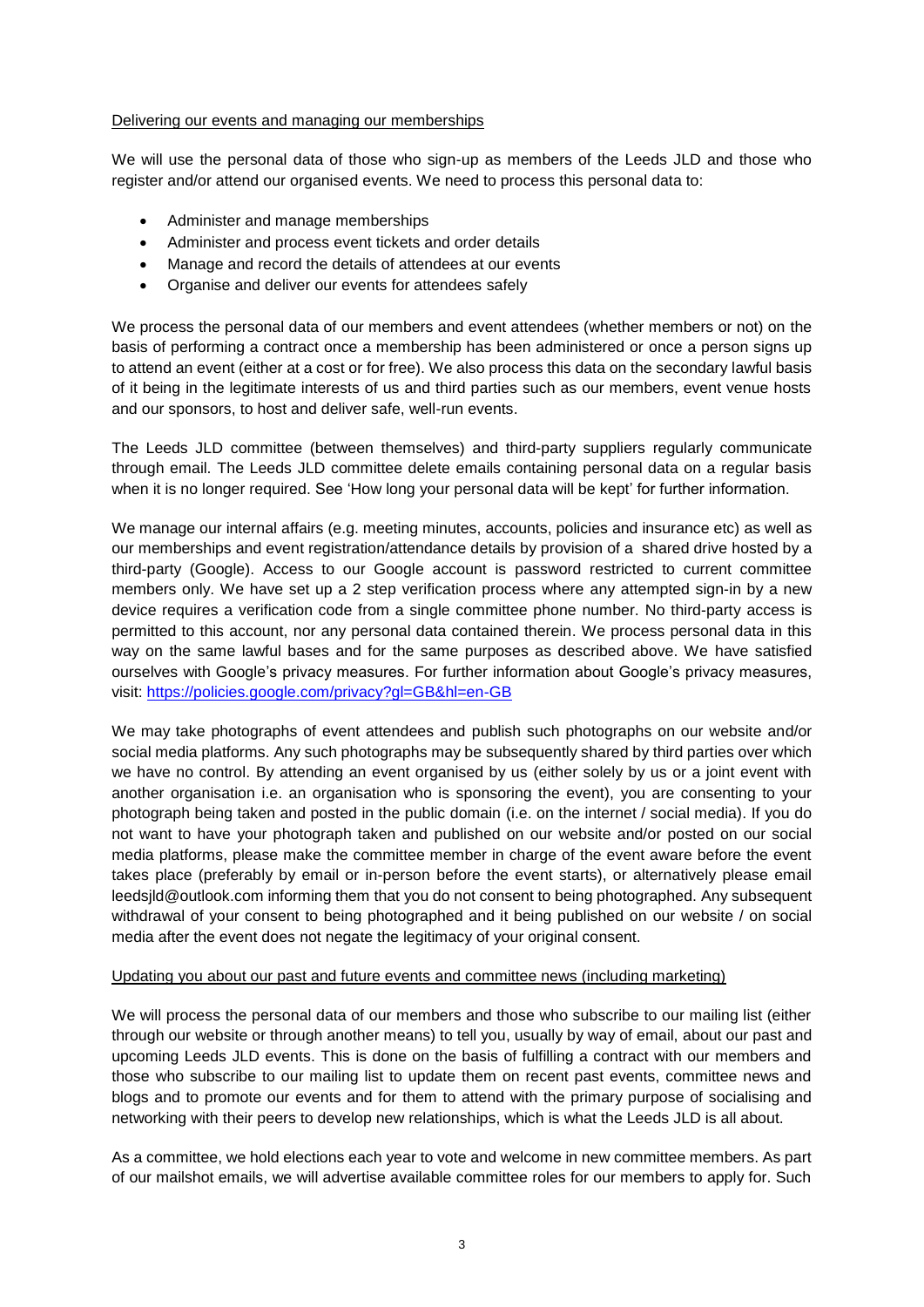roles will usually be advertised within the space of a few weeks before our elections take place. This is done in our legitimate interests, and those of our members, to advertise available roles and to democratically vote for new dedicated committee members.

By signing-up for membership (either on your own behalf or if your firm/company signed you up on your behalf, with your consent), you are consenting to us sending you our marketing mailshots about the Leeds JLD and our events. Likewise, if you subscribe to our mailing list, you are consenting to us sending mailshots to your email. Those who have subscribed to our mailing list (including our members) can unsubscribe at any time by clicking the 'unsubscribe' link at the bottom of each mailshot email. Alternatively, they can email leedsjld@outlook.com at any time to unsubscribe. Although to do so, it is likely they will miss out on news about upcoming events.

We may share your information with third parties where you have provided us with your consent such as with educational organisations (such as Universities), professional bodies (such as the Law Society) or other Junior Lawyer's Division groups and recruiters. You can opt-out of receiving any third party correspondence by contacting the third party directly, or by contacting us.

We will not share or sell your personal data to a third party for marketing purposes without your prior consent.

### Making contact with you

We will use your personal data to contact and engage with you (including that of our members, event attendees, venue organisations, sponsors, charities, suppliers and any third parties who we use to organise and deliver our services and events for our members/event attendees). We will also use your personal data to address any queries, feedback of complaints you may have about the Leeds JLD or one of our events. This is done in our legitimate interests and those of our members/event attendees to deliver safe, well-run events.

#### Other reasons

In rare circumstances, we may use your personal information for the purpose of meeting our legal obligations or to detect and prevent fraud or money-laundering. For example, we may ask you to verify your identity or to confirm your bank details before a payment is processed.

Please note that we will only process your personal information without your knowledge or consent if it is strictly required or permitted by applicable law.

#### **Who we share your personal data with**

We routinely share the personal data of our members and those who register and/or attend our events with:

- third parties we use to help deliver our events and process ticket orders, e.g. payment service providers (only for occasions when we do not process payments ourselves), event venue organisations and courier companies (if we need to deliver goods to you) and event sponsors so they know who they are sponsoring.
- other third parties we use to help us run the Leeds JLD and store details about our affairs and events (e.g. our third-party shared drive, Google) and the Leeds JLD website and our mailshots, e.g. our website host Wix and Mailchimp as our email marketing platform.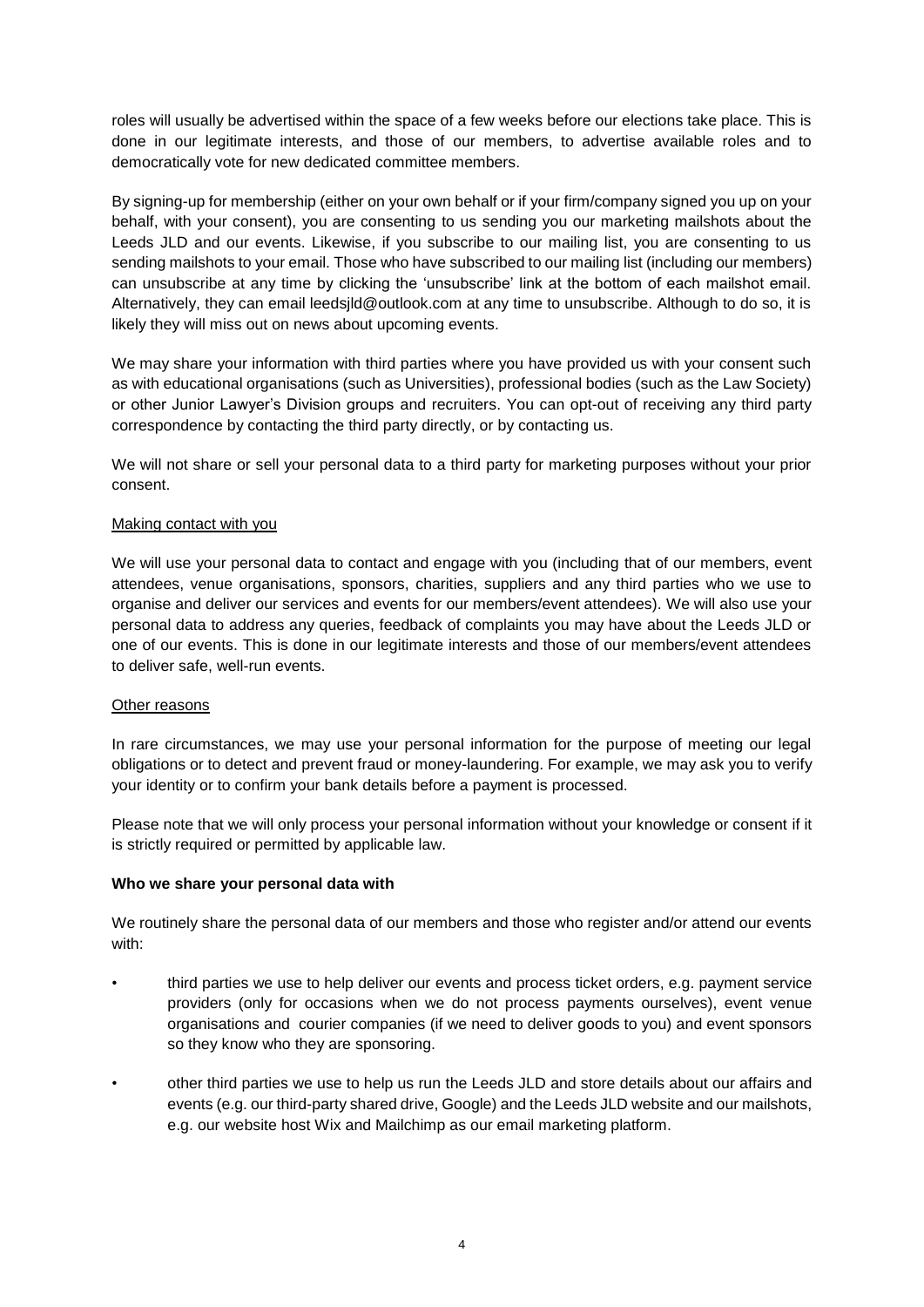In extremely rare circumstances, we may be required to disclose your personal data to third parties where this is required by law, or in order to comply with law enforcement agencies requests or court orders.

We only allow third party organisations to handle your personal data if we are satisfied they take appropriate measures to protect your personal data.

### **How long your personal data will be kept**

We will not keep your personal data for longer than we need it for the purpose for which it was collected.

When you become a Leeds JLD member, we will process and retain your personal data for at least as long as your membership period which includes sending our mailshots as part of your membership to promote our events. We keep under review the subscribed email addresses (including those of past members) activity with our mailshots and delete inactive email addresses (email addresses which do not open/engage with our mailshots) from our records after a reasonable length of time has passed (usually 3 years) (or until such a time when the email address opts-out). If you separately subscribe to our mailing list, we will continue to process and retain your personal data for the purpose of sending news updates and details about past and upcoming events until such a time you unsubscribe from it. If you subscribe to our mailing list but do not open/engage with our mailshots, we will delete your email address from our records after a reasonable length of time has passed (usually 3 years). You can optout at any time (as detailed above).

We will retain the professional contact details of our event sponsors, charities, event venue organisations and third party suppliers whilst we continue to work with and engage with them indefinitely but will update these records as and when required.

In all other circumstances, we will retain your personal data for no longer than 3 years after our last communication with you or after the expiry of a contract.

#### **Security of your personal data**

We will take reasonable measures to ensure that your personal data is treated securely and in accordance with this policy, including information provided to us via our website. Any personal bank details which are provided to us are kept confidential and secure with limited authorised access only to those absolutely necessary.

Unfortunately, the transmission of information via the internet is not completely secure.

Although we will do our best to protect your personal data, we cannot guarantee the security of your data transmitted to our site; any transmission is at your own risk. Once we have received your information, we will use security features to try prevent unauthorised access such as limited personnel access to our general email inbox and Google shared drive.

All information you provide to us is stored on third party secure servers in the UK and is not transferred outside the UK except possibly for our Google shared drive, details of which can be found here: https://policies.google.com/privacy/frameworks?gl=GB&hl=en-GB

#### **Cookies**

A cookie is a small text file which is placed onto your device (eg computer, smartphone or other electronic device) when you use our website. We use cookies on our website. These help us recognise you and your device and store some information about your preferences or past actions*.* We use the following cookies: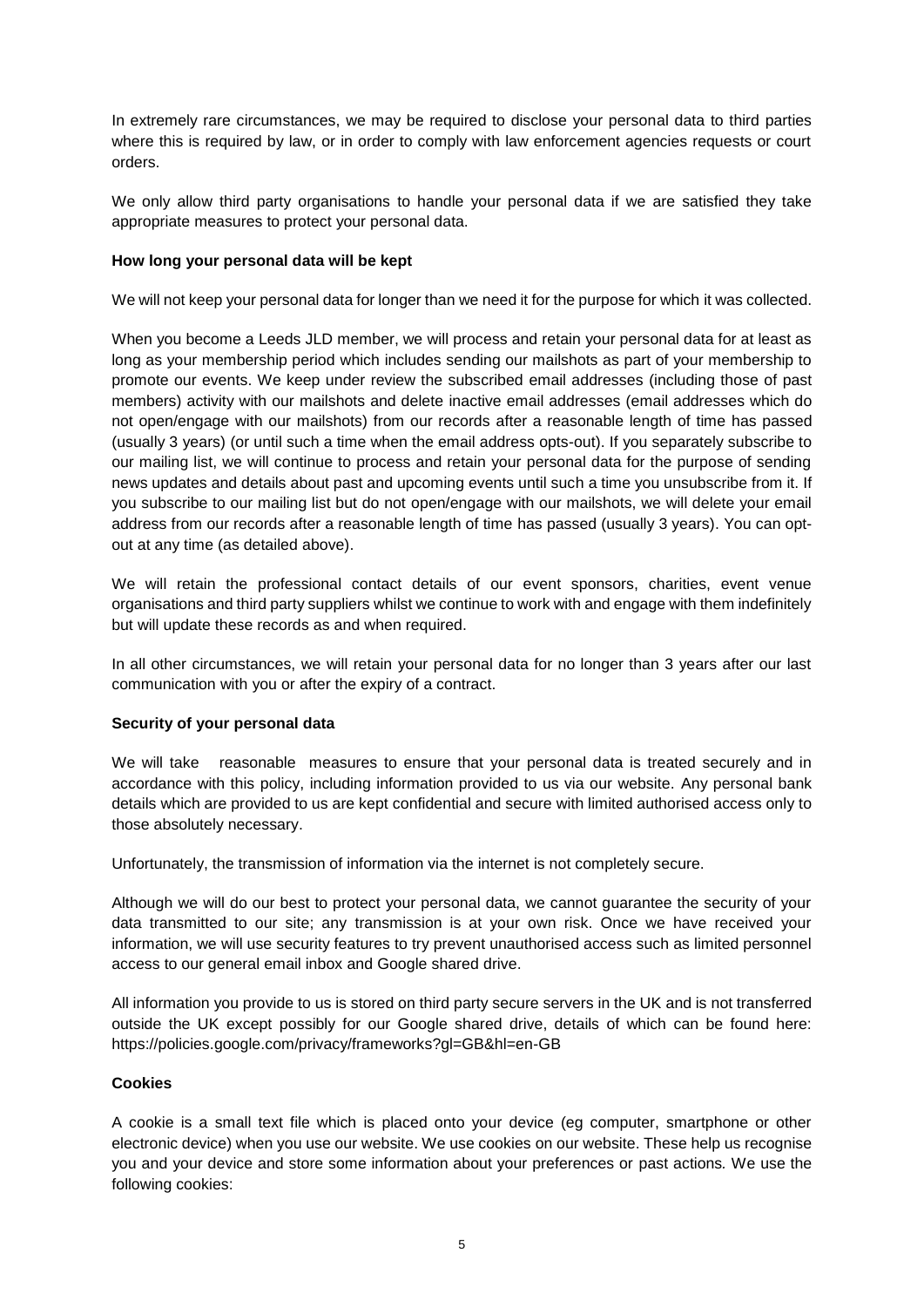**Strictly necessary cookies:** These are cookies that are required for the operation and security of our website.

**Analytical/performance cookies:** They allow us to recognise and count the number of visitors and to see how visitors move around our website when they are using it. This helps us to consider improvements to our website by ensuring that website visitors can navigate around our website easily.

**Functionality cookies:** These are used to recognise you when you return to our website. This enables us to personalise our content for you, greet you by name and remember your preferences (for example, your choice of language or region).

**Preferential cookies:** These are cookies that are used exclusively for anonymous statistical purposes (Anonymous Analytics Cookies), that are placed on a first-party domain, and that do not allow identification of particular individuals.

You can find more information about the individual cookies we use and the purposes for which we use them in the table below:

| <b>Cookie name</b>        | <b>Type and purpose</b>                                                                                                                                          | <b>Expiration</b>                                                         |
|---------------------------|------------------------------------------------------------------------------------------------------------------------------------------------------------------|---------------------------------------------------------------------------|
| hs                        | Strictly necessary - third party<br>cookie set by our website host Wix<br>for the function and security of our<br>website.                                       | Session - expires once you<br>leave/close down our website.               |
| <b>XSRF-TOKEN</b>         | Strictly necessary - third party<br>cookie set by Wix for the function<br>and security of our website.                                                           | Session - expires once you<br>leave/close down our website.               |
| ssr-caching               | Strictly necessary - third party<br>cookie set by Wix to indicate how<br>our website rendered.                                                                   | 1 minute after you first enter<br>our website.                            |
| bsession                  | Strictly necessary - third party<br>cookie set by Wix for the function<br>and security of our website.                                                           | 30 minutes after you first enter<br>our website.                          |
| svSession                 | Strictly necessary - third party<br>cookie set by Wix to identify<br>unique visitors and track a visitor's<br>session on a site.                                 | 2 years after you first enter our<br>website.                             |
| mailmunch_second_pageview | Preferential third party cookie set<br>marketing<br>platform<br>email<br>by<br>MailMunch when you subscribe to<br>our mailing<br>list through<br>our<br>website. | 1 year after you subscribe to<br>our mailing list through our<br>website. |
| _mailmunch_visitor_id     | Preferential third party cookie set<br>marketing platform<br>by email<br>MailMunch when you subscribe to                                                         | 1 year after you subscribe to<br>our mailing list through our<br>website. |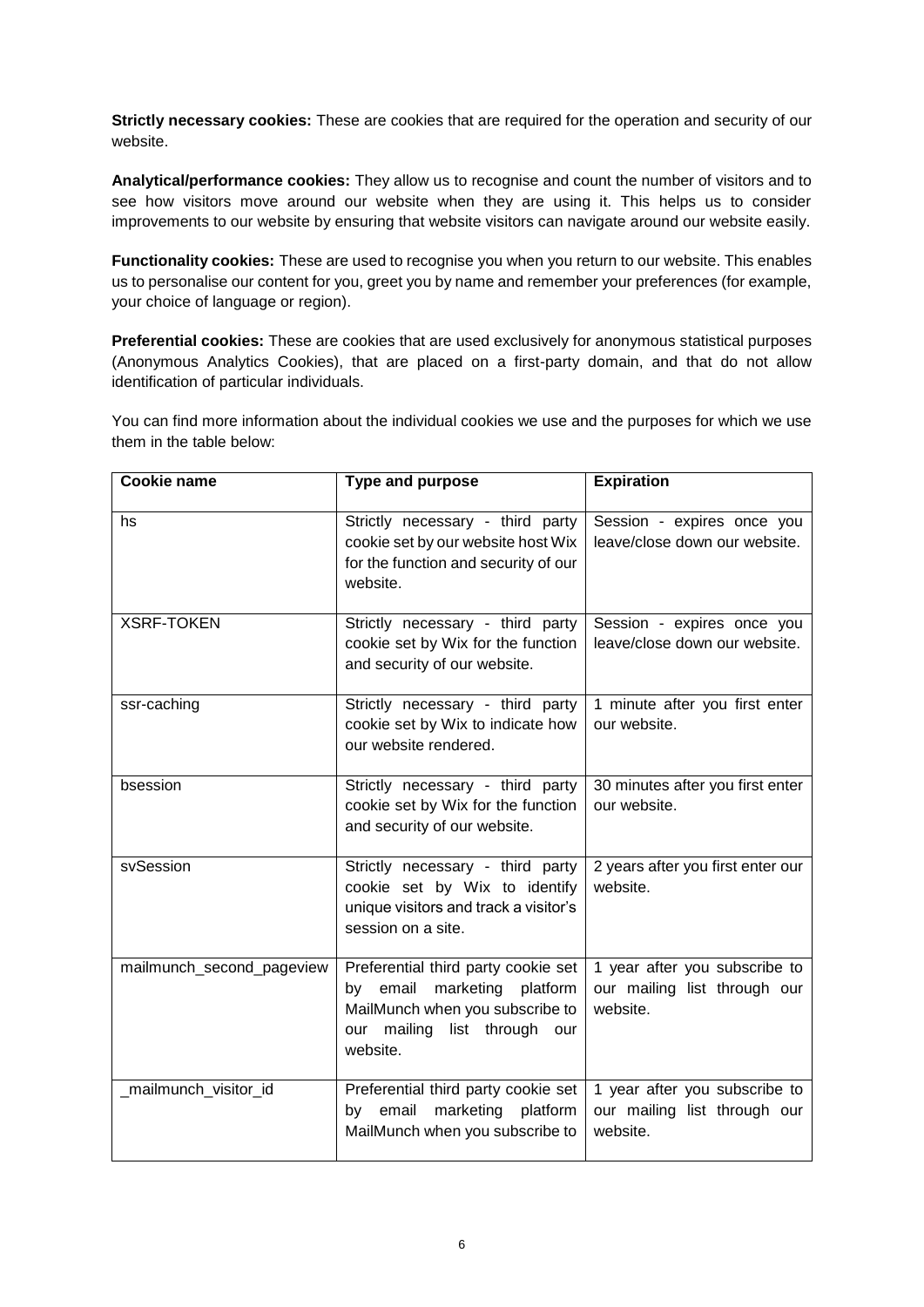| our      |  | mailing list through our |  |
|----------|--|--------------------------|--|
| website. |  |                          |  |
|          |  |                          |  |

Please note that third parties such as Google, Wix or Mailchimp who we use in connection with running the Leeds JLS, our website and mailshot subscription list may also use other cookies, over which we have no control. Please refer to their own privacy policies for further information.

You can block cookies by activating the setting on your browser that allows you to refuse the setting of all or some cookies. However, if you use your browser settings to block all cookies (including essential cookies) you may not be able to access all or parts of our website.

# **Your rights**

You generally have the following rights, which you can usually exercise free of charge:

| Access to a copy of your personal data            | The right to be provided with a copy of your<br>personal data                                                                                                                                   |
|---------------------------------------------------|-------------------------------------------------------------------------------------------------------------------------------------------------------------------------------------------------|
|                                                   | A more detailed explanation of this right under<br>UK law is available here                                                                                                                     |
| Correction (also known as rectification)          | The right to require us to correct any mistakes in<br>your personal data                                                                                                                        |
|                                                   | A more detailed explanation of this right under<br>UK law is available here                                                                                                                     |
| Erasure (also known as the right to be forgotten) | The right to require us to delete your personal<br>data-in certain situations                                                                                                                   |
|                                                   | A more detailed explanation of this right under<br>UK law is available here                                                                                                                     |
| Restriction of use                                | The right to require us to restrict use of your<br>personal data in certain circumstances, e.g. if<br>you contest the accuracy of the data                                                      |
|                                                   | A more detailed explanation of this right under<br>UK law is available here                                                                                                                     |
| Data portability                                  | The right to receive the personal data you<br>provided to us, in a structured, commonly used<br>and machine-readable format and/or transmit<br>that data to a third party-in certain situations |
|                                                   | A more detailed explanation of this right under<br>UK law is available here                                                                                                                     |
| To object to use                                  | The right to object:                                                                                                                                                                            |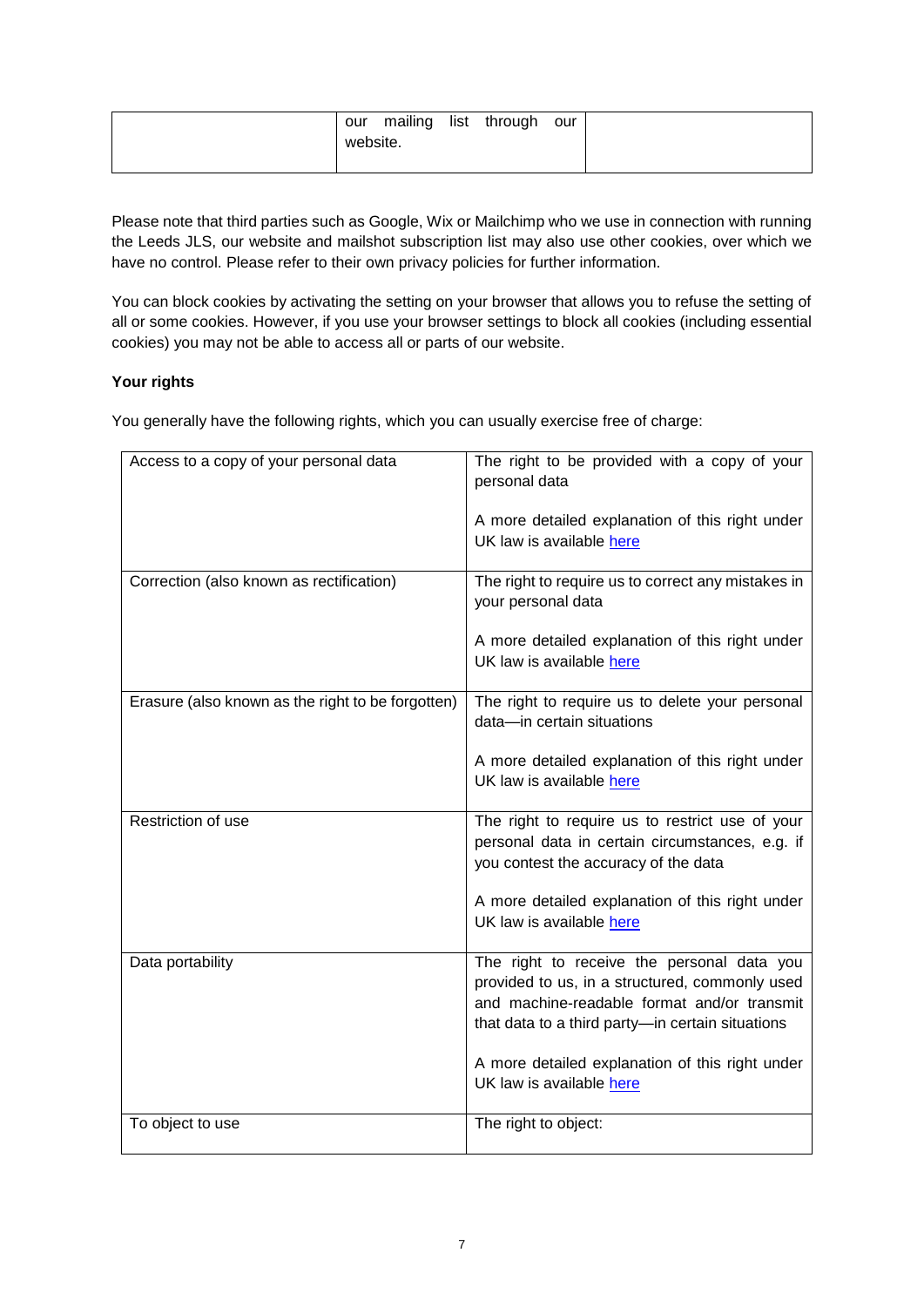|                                                             | -at any time to your personal data being used<br>for direct marketing (by our mailshots)                                                                                                                                                                                                                                            |
|-------------------------------------------------------------|-------------------------------------------------------------------------------------------------------------------------------------------------------------------------------------------------------------------------------------------------------------------------------------------------------------------------------------|
|                                                             | -in certain other situations to our continued use<br>of your personal data, e.g. where we use your<br>personal data for our legitimate interests unless<br>there are compelling legitimate grounds for the<br>processing to continue or the processing is<br>required for the establishment, exercise or<br>defence of legal claims |
|                                                             | A more detailed explanation of this right under<br>UK law is available here                                                                                                                                                                                                                                                         |
| Not to be subject to decisions without human<br>involvement | The right not to be subject to a decision based<br>solely on automated processing (including<br>profiling) that produces legal effects concerning<br>you or similarly significantly affects you                                                                                                                                     |
|                                                             | We do not make any such decisions based on<br>data collected by our website                                                                                                                                                                                                                                                         |
|                                                             | A more detailed explanation of this right under<br>UK law is available here                                                                                                                                                                                                                                                         |
| The right to withdraw consents                              | If you have provided us with consent to use your<br>personal data you have a right to withdraw that<br>consent easily at any time                                                                                                                                                                                                   |
|                                                             | You may withdraw consent/s by contacting us on<br>our details below                                                                                                                                                                                                                                                                 |
|                                                             | Withdrawing a consent will not affect the<br>lawfulness of our use of your personal data in<br>reliance on that consent before it was withdrawn                                                                                                                                                                                     |

For further information on each of those rights, including the circumstances in which they do and do not apply, please contact us (see '**How to contact us**' below).

If you would like to exercise any of those rights, please email or write to us—see below: '**How to contact us**'. When contacting us please:

- provide enough information to identify yourself and any additional identity information we may reasonably request from you, and
- let us know which right(s) you want to exercise and the information to which your request relates

## **How to complain**

Please contact us if you have any queries or concerns about our use of your personal data (see below '**How to contact us**'). We hope we will be able to resolve any issues you may have.